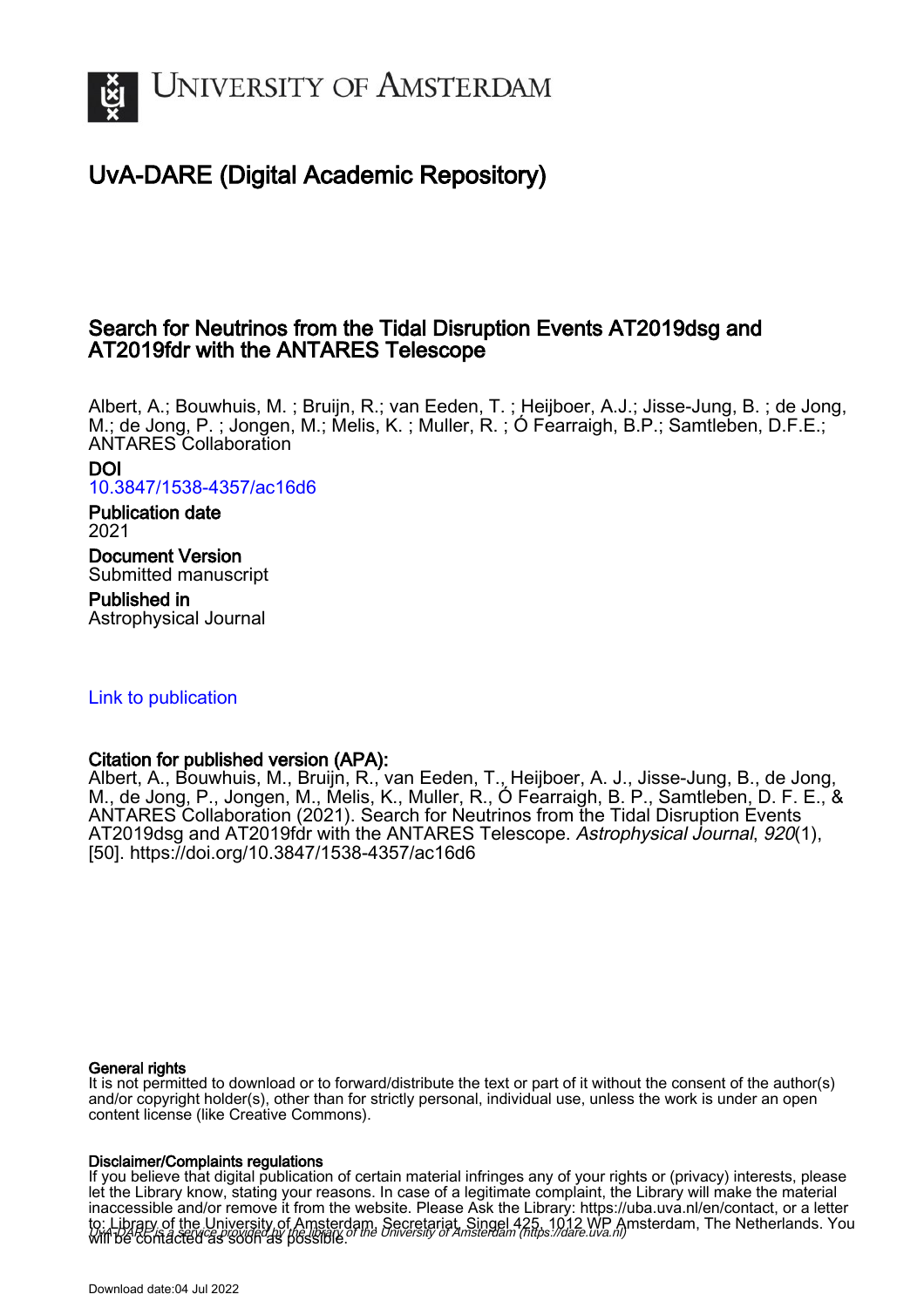# Search for neutrinos from the tidal disruption events AT2019dsg and AT2019fdr with the ANTARES telescope

A. Albert<sup>1,2</sup>, S. Alves<sup>3</sup>, M. André<sup>4</sup>, M. Anghinolfi<sup>5</sup>, G. Anton<sup>6</sup>, M. Ardid<sup>7</sup>, J.-J. Aubert<sup>8</sup>, J. Aublin<sup>9</sup>, B. Baret<sup>9</sup>, S. Basa<sup>10</sup>, B. Belhorma<sup>11</sup>, M. Bendahman<sup>9,12</sup>, F. Benfenati<sup>21,27</sup>, V. Bertin<sup>8</sup>, S. Biagi<sup>13</sup>, M. Bissinger<sup>6</sup>, J. Boumaaza<sup>12</sup>, M. Bouta<sup>14</sup>, M.C. Bouwhuis<sup>15</sup>, H. Brânzaş<sup>16</sup>, R. Bruijn<sup>15,17</sup>, J. Brunner<sup>8</sup>, J. Busto<sup>8</sup>, B. Caiffi<sup>5</sup>, A. Capone<sup>18,19</sup>, L. Caramete<sup>16</sup>, J. Carr<sup>8</sup>, V. Carretero<sup>3</sup>, S. Celli<sup>18,19</sup>, M. Chabab<sup>20</sup>, T. N. Chau<sup>9</sup>, R. Cherkaoui El Moursli<sup>12</sup>, T. Chiarusi<sup>21</sup>, M. Circella<sup>22</sup>, A. Coleiro<sup>9</sup>, M. Colomer-Molla<sup>9,3</sup>, R. Coniglione<sup>13</sup>, P. Coyle<sup>8</sup>, A. Creusot<sup>9</sup>, A. F. Díaz<sup>23</sup>, G. de Wasseige<sup>9</sup>, A. Deschamps<sup>24</sup>, C. Distefano<sup>13</sup>, I. Di Palma<sup>18,19</sup>, A. Domi<sup>5,25</sup>, C. Donzaud<sup>9,26</sup>, D. Dornic<sup>8</sup>, D. Drouhin<sup>1,2</sup>, T. Eberl<sup>6</sup>, T. van Eeden<sup>15</sup>, N. El Khayati<sup>12</sup>, A. Enzenhöfer<sup>8</sup>, P. Fermani<sup>18,19</sup>, G. Ferrara<sup>13</sup>, F. Filippini<sup>21,27</sup>, L. Fusco<sup>8</sup>, R. García<sup>15</sup>, Y. Gatelet<sup>9</sup>, P. Gay<sup>28,9</sup>, H. Glotin<sup>29</sup>, R. Gozzini<sup>6</sup>, K. Graf<sup>6</sup>, C. Guidi<sup>5,25</sup>, S. Hallmann<sup>6</sup>, H. van Haren<sup>30</sup>, A.J. Heijboer<sup>15</sup>, Y. Hello<sup>24</sup>, J.J. Hernández-Rey<sup>3</sup>, J. Hößl<sup>6</sup>, J. Hofestädt<sup>6</sup>, F. Huang<sup>1</sup>, G. Illuminati<sup>\*21,27,9</sup>, C. W. James<sup>31</sup>, B. Jisse-Jung<sup>15</sup>, M. de Jong<sup>15,32</sup>, P. de Jong<sup>15</sup>, M. Jongen<sup>15</sup>, M. Kadler<sup>33</sup>, O. Kalekin<sup>6</sup>, U. Katz<sup>6</sup>, N.R. Khan-Chowdhury<sup>3</sup>, A. Kouchner<sup>9</sup>, I. Kreykenbohm<sup>34</sup>, V. Kulikovskiy<sup>5</sup>, R. Lahmann<sup>6</sup>, R. Le Breton<sup>9</sup>, D. Lefèvre<sup>35</sup>, E. Leonora<sup>36</sup>, G. Levi<sup>21,27</sup>, M. Lincetto<sup>8</sup>, D. Lopez-Coto<sup>37</sup>, S. Loucatos<sup>38,9</sup>, L. Maderer<sup>9</sup>, J. Manczak<sup>3</sup>, M. Marcelin<sup>10</sup>, A. Margiotta<sup>21,27</sup>, A. Marinelli<sup>39</sup>, J.A. Martínez-Mora<sup>7</sup>, K. Melis<sup>15,17</sup>, P. Migliozzi<sup>39</sup>, M. Moser<sup>6</sup>, A. Moussa<sup>14</sup>, R. Muller<sup>15</sup>, L. Nauta<sup>15</sup>, S. Navas<sup>37</sup>, E. Nezri<sup>10</sup>, B. Ó Fearraigh<sup>15</sup>, M. Organokov<sup>1</sup>, G.E. Păvălaș<sup>16</sup>, C. Pellegrino<sup>21,40,41</sup>, M. Perrin-Terrin<sup>8</sup>, P. Piattelli<sup>13</sup>, C. Pieterse<sup>3</sup>, C. Poirè<sup>7</sup>, V. Popa<sup>16</sup>, T. Pradier<sup>1</sup>, N. Randazzo<sup>36</sup>, S. Reck<sup>6</sup>, G. Riccobene<sup>13</sup>, A. Romanov<sup>5</sup>, F. Salesa Greus<sup>3</sup>, D. F. E. Samtleben<sup>15,32</sup>, A. Sánchez-Losa<sup>22</sup>, M. Sanguineti<sup>5,25</sup>, P. Sapienza<sup>13</sup>, J. Schnabel<sup>6</sup>, J. Schumann<sup>6</sup>, F. Schüssler<sup>38</sup>, M. Spurio<sup>21,27</sup>, Th. Stolarczyk<sup>38</sup>, M. Taiuti<sup>5,25</sup>, Y. Tayalati<sup>12</sup>, S.J. Tingay<sup>31</sup>, B. Vallage<sup>38,9</sup>, V. Van Elewyck<sup>9,42</sup>, F. Versari<sup>21,27,9</sup>, S. Viola<sup>13</sup>, D. Vivolo<sup>39,43</sup>, J. Wilms<sup>34</sup>, S. Zavatarelli<sup>5</sup>, A. Zegarelli<sup>18,19</sup>, J.D. Zornoza<sup>3</sup>, and J. Zúñiga<sup>3</sup>

#### (ANTARES Collaboration)

<sup>1</sup>Université de Strasbourg, CNRS, IPHC UMR 7178, F-67000 Strasbourg, France <sup>2</sup>Université de Haute Alsace, F-68200 Mulhouse, France 3 IFIC - Instituto de Física Corpuscular (CSIC - Universitat de València) c/ Catedrático José Beltrán, 2 E-46980 Paterna, Valencia, Spain <sup>4</sup>Technical University of Catalonia, Laboratory of Applied Bioacoustics, Rambla Exposició, 08800 Vilanova i la Geltrú,

Barcelona, Spain

5 INFN - Sezione di Genova, Via Dodecaneso 33, 16146 Genova, Italy

<sup>6</sup>Friedrich-Alexander-Universität Erlangen-Nürnberg, Erlangen Centre for Astroparticle Physics, Erwin-Rommel-Str. 1, 91058 Erlangen, Germany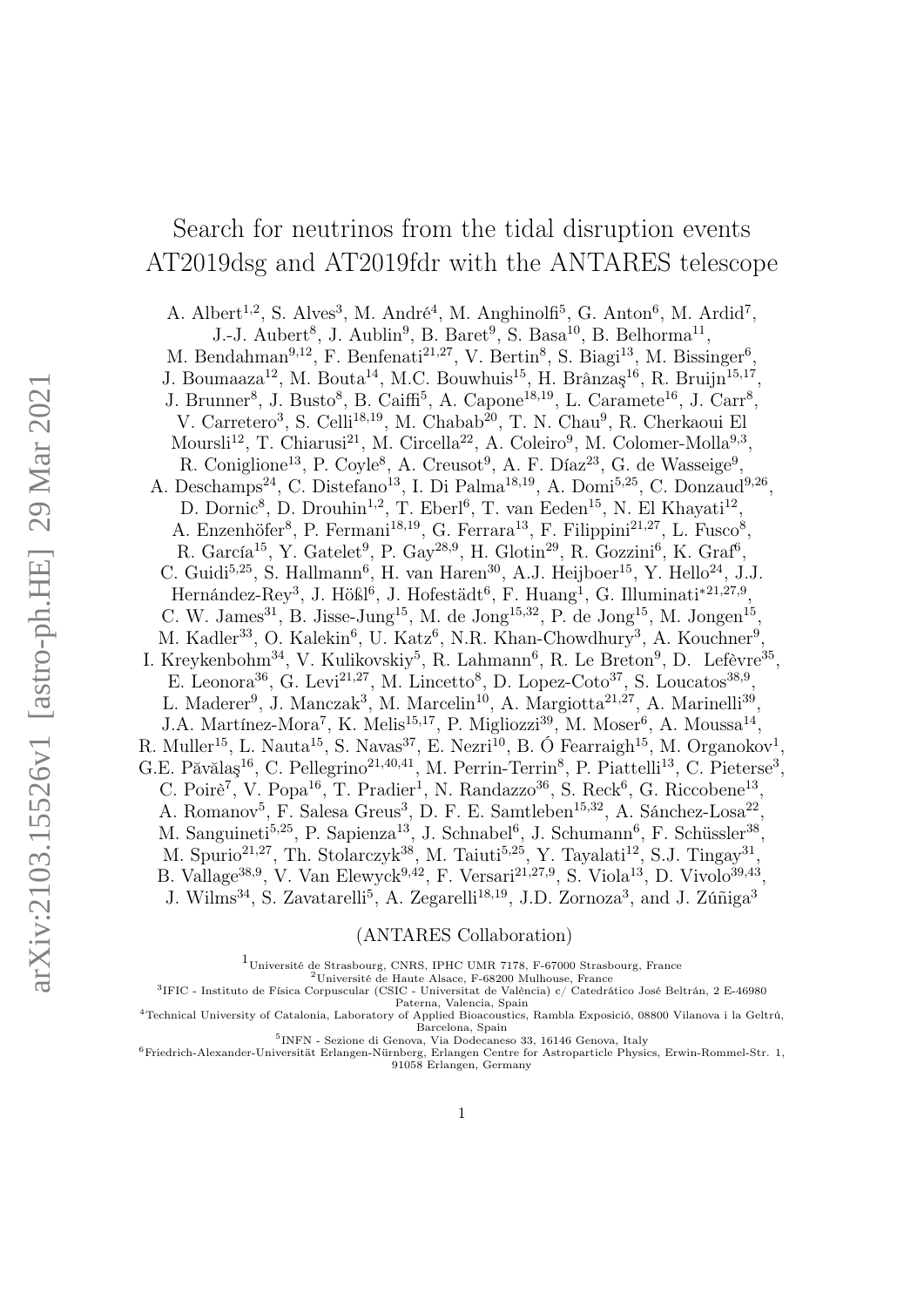7 Institut d'Investigació per a la Gestió Integrada de les Zones Costaneres (IGIC) - Universitat Politècnica de València.

 $C/$  Paranimf 1, 46730 Gandia, Spain<br><sup>8</sup> Aix Marseille Univ, CNRS/IN2P3, CPPM, Marseille, France<br><sup>9</sup> Université de Paris, CNRS, Astroparticule et Cosmologie, F-75006 Paris, France<br><sup>10</sup> Aix Marseille Univ, CNRS, CNES, LAM,

<sup>11</sup>National Center for Energy Sciences and Nuclear Techniques, B.P.1382, R. P.10001 Rabat, Morocco

<sup>12</sup>University Mohammed V in Rabat, Faculty of Sciences,  $\overline{4}$  av. Ibn Battouta, B.P. 1014, R.P. 10000<br><sup>13</sup>INFN - Laboratori Nazionali del Sud (LNS), Via S. Sofia 62, 95123 Catania, Italy

<sup>14</sup>University Mohammed I, Laboratory of Physics of Matter and Radiations, B.P.717, Oujda 6000, Morocco

<sup>15</sup>Nikhef, Science Park, Amsterdam, The Netherlands<br><sup>16</sup>Institute of Space Science, RO-077125 Bucharest, Măgurele, Romania

<sup>17</sup>Universiteit van Amsterdam, Instituut voor Hoge-Energie Fysica, Science Park 105, 1098 XG Amsterdam, The Netherlands

<sup>18</sup>INFN - Sezione di Roma, P.le Aldo Moro 2, 00185 Roma, Italy

 $^{19}\rm{Dipartimento}$ di Fisica dell'Università La Sapienza, P.le Aldo Moro 2, 00185 Roma, Italy

<sup>20</sup>LPHEA, Faculty of Science - Semlali, Cadi Ayyad University, P.O.B. 2390, Marrakech, Morocco.<br><sup>21</sup>INFN - Sezione di Bologna, Viale Berti-Pichat 6/2, 40127 Bologna, Italy

<sup>22</sup>INFN - Sezione di Bari, Via E. Orabona 4, 70126 Bari, Italy

<sup>23</sup>Department of Computer Architecture and Technology/CITIC, University of Granada, 18071 Granada, Spain

 $^{24}$ Géoazur, UCA, CNRS, IRD, Observatoire de la Côte d'Azur, Sophia Antipolis, France $^{25}$ Dipartimento di Fisica dell'Università, Via Dodecaneso 33, 16146 Genova, Italy $^{26}$ Université Paris-Sud, 91405 Orsay Cedex, Fra

<sup>28</sup>Laboratoire de Physique Corpusculaire, Clermont Université, Université Blaise Pascal, CNRS/IN2P3, BP 10448,<br>F-63000 Clermont-Ferrand, France

<sup>29</sup>LIS, UMR Université de Toulon, Aix Marseille Université, CNRS, 83041 Toulon, France<br><sup>30</sup>Royal Netherlands Institute for Sea Research (NIOZ), Landsdiep 4, 1797 SZ 't Horntje (Texel), the Netherlands <sup>31</sup>International Centre for Radio Astronomy Research - Curtin University, Bentley, WA 6102, Australia

<sup>32</sup>Huygens-Kamerlingh Onnes Laboratorium, Universiteit Leiden, The Netherlands <sup>33</sup>Institut für Theoretische Physik und Astrophysik, Universität Würzburg, Emil-Fischer Str. 31, 97074 Würzburg, Germany

<sup>34</sup>Dr. Remeis-Sternwarte and ECAP, Friedrich-Alexander-Universität Erlangen-Nürnberg, Sternwartstr. 7, 96049 Bamberg, Germany

<sup>35</sup>Mediterranean Institute of Oceanography (MIO), Aix-Marseille University, 13288, Marseille, Cedex 9, France;

Université du Sud Toulon-Var, CNRS-INSU/IRD UM 110, 83957, La Garde Cedex, France <sup>36</sup>INFN - Sezione di Catania, Via S. Sofia 64, 95123 Catania, Italy <sup>37</sup>Dpto. de Física Teórica y del Cosmos & C.A.F.P.E., Universitý of Gr

<sup>40</sup>Museo Storico della Fisica e Centro Studi e Ricerche Enrico Fermi, Piazza del Viminale 1, 00184, Roma <sup>41</sup>INFN - CNAF, Viale C. Berti Pichat 6/2, 40127, Bologna <sup>42</sup>Institut Universitaire de France, 75005 Paris, France

<sup>43</sup>Dipartimento di Fisica dell'Università Federico II di Napoli, Via Cintia 80126, Napoli, Italy

#### Abstract

On October 1, 2019, the IceCube Collaboration detected a muon track neutrino with high probability of being of astrophysical origin, IC191001A. After a few hours, the tidal disruption event (TDE) AT2019dsg, observed by the Zwicky Transient Facility (ZTF), was indicated as the most likely counterpart of the IceCube track. More recently, the followup campaign of the IceCube alerts by ZTF suggested a second TDE, AT2019fdr, as a promising counterpart of another IceCube muon track candidate, IC200530A, detected on May 30, 2020. These are the second and third associations between astrophysical sources and high-energy neutrinos after the compelling identification of the blazar TXS 0506+056. Here, the search for ANTARES neutrinos from the directions of AT2019dsg and AT2019fdr using a time-integrated approach is presented. As no significant evidence for space clustering is found in the ANTARES data, upper limits on the one-flavour neutrino flux and fluence are set.

Introduction - High-energy cosmic neutrinos are a unique probe of the high-energy universe: their detection is critical to identify the acceleration sites of cosmic rays and to discover distant

<sup>∗</sup>Corresponding author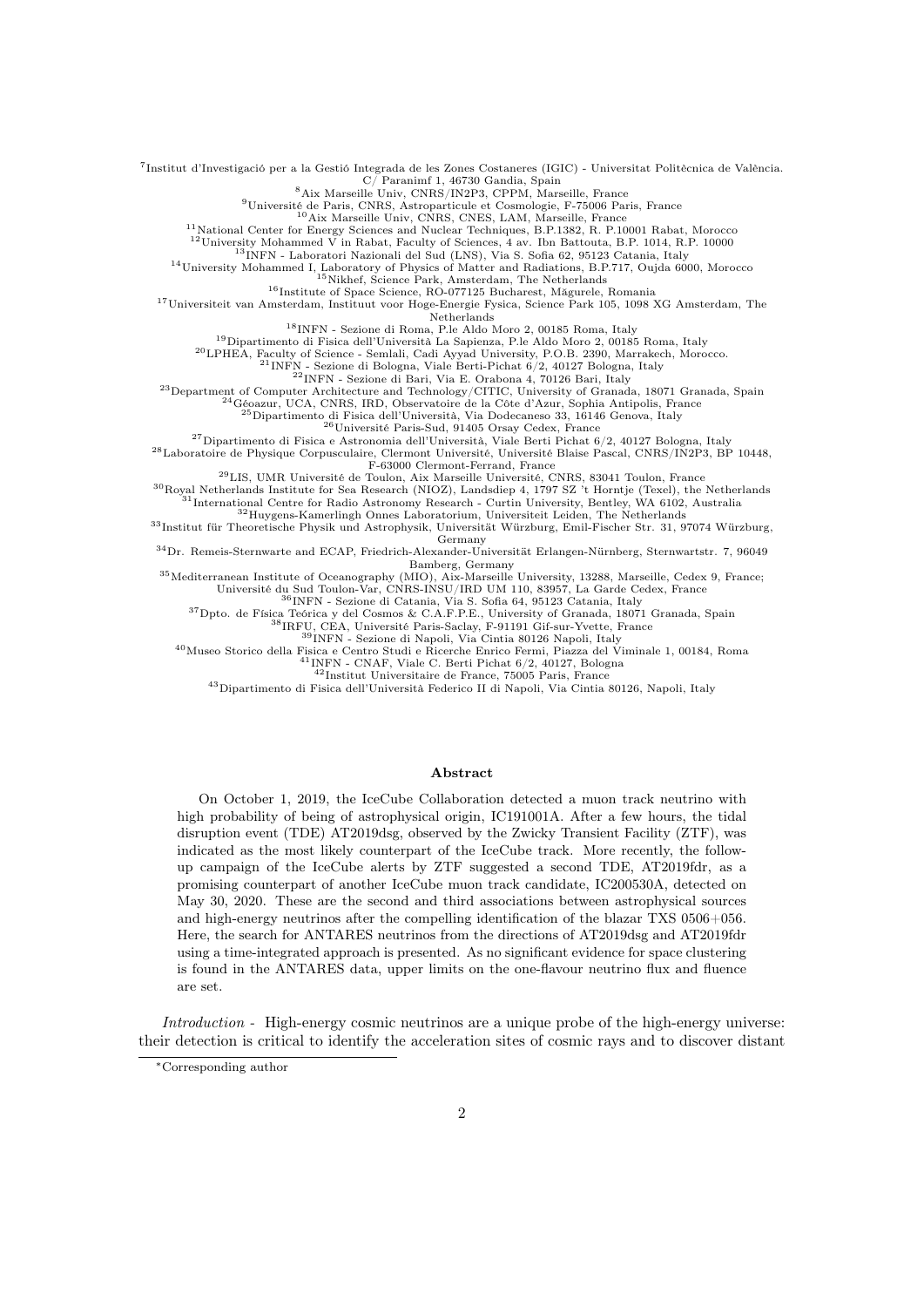sources otherwise inaccessible with  $\gamma$ -rays. Several milestones have been achieved in the field of neutrino astronomy in the past decade, which also opened new unresolved questions.

The IceCube Collaboration has detected an isotropic high-energy cosmic neutrino flux with a high level of significance in several diffuse flux searches [\[1,](#page-8-0) [2\]](#page-8-1). A mild excess, consistent with the IceCube findings, has been seen also in the ANTARES data [\[3\]](#page-8-2). However, the sources responsible for the diffuse cosmic signal have not been yet identified.

In 2017, a ∼200 TeV IceCube muon neutrino was found positionally coincident with the direction of a known blazar in a flaring state, TXS 0506+056 [\[4,](#page-8-3) [5\]](#page-8-4). Soon after, the IceCube Collaboration reported a compelling evidence for an earlier neutrino flare from the same direction found in the archival data [\[6\]](#page-8-5). This led to the first association of high-energy neutrinos with an astrophysical source. However, the expected neutrino emission from the blazar TXS 0506+056 can only contribute to the IceCube cosmic neutrino flux for less than 1% [\[6\]](#page-8-5). The region around TXS 0506+056 was studied also by the ANTARES Collaboration, yielding no significant correlation in time and/or space with the IceCube neutrinos [\[7\]](#page-8-6).

In 2020, a new likely association between an IceCube neutrino, IC191001A, and an astrophysical source, the tidal disruption event (TDE) AT2019dsg, was announced [\[8\]](#page-8-7). Soon after, a second TDE, ZTF19aatubsj/AT2019fdr, hereafter referred to as AT2019fdr, was found positionally coincident with another IceCube neutrino, IC200530A [\[9\]](#page-8-8). TDEs are rare transient phenomena that occur when a star passes close enough to a supermassive black hole and is disrupted by the strong tidal forces (for recent reviews see [\[10,](#page-8-9) [11\]](#page-8-10)). The accretion process onto the black hole involves about half of the stellar mass and, in some cases, results in a relativistic jet. Consequently, both jetted and non-jetted TDEs are observed. Since TDEs show non-thermal radio emission, they have been suggested as promising sources of ultra-high energy cosmic rays and high-energy neutrinos (see [\[12\]](#page-9-0) and references therein). Nonetheless, the contribution to the IceCube diffuse flux from the TDEs detected before AT2019dsg and AT2019fdr has been constrained to be at most ∼1.3% (∼26%) in the jetted (non-jetted) TDE case [\[13\]](#page-9-1).

The detection of IC191001A, a ∼200 TeV muon neutrino with 59% probability of being of astrophysical origin, registered by IceCube on October 1, 2019 [\[14,](#page-9-2) [15\]](#page-9-3), triggered dedicated followups by multiple telescopes, including the Zwicky Transient Facility (ZTF) [\[16,](#page-9-4) [17\]](#page-9-5). While several optical transients were found within the 90% localisation uncertainty of the neutrino direction ( $\sim$ 26 deg<sup>2</sup>) by ZTF, the TDE AT2019dsg, being one of the few ever detected radio-emitting TDEs, was soon identified as the most promising candidate neutrino source [\[15,](#page-9-3) [8\]](#page-8-7). Analogously, IC200530A, a ∼80 TeV muon neutrino with 59% probability of being of astrophysical origin, detected by IceCube on May 30, 2020 [\[14,](#page-9-2) [18\]](#page-9-6), was followed by ZTF, which indicated AT2019fdr as the likely counterpart of the neutrino event [\[9\]](#page-8-8).

AT2019dsg and AT2019fdr were first discovered by ZTF on April 9, 2019 [\[19\]](#page-9-7) and on April 27, 2019 [\[20\]](#page-9-8), respectively. The TDEs showed a luminosity peak in the optical/UV bands, and appeared to have reached a luminosity plateau by the time of the neutrino detections, which happened ∼150 days and about one year after the peak, respectively [\[8,](#page-8-7) [20\]](#page-9-8). As detailed in [\[8\]](#page-8-7), after the discovery, AT2019dsg was also detected in several follow-up observations in optical/UV, X-rays and radio, indicating particle acceleration to relativistic energies. The probability of finding by chance a radio-emitting TDE as bright as AT2019dsg in bolometric energy flux and in coincidence with the IceCube neutrino was estimated to be 0.2%. The expected neutrino flux from AT2019dsg has been calculated for different models of multi-messenger emission both in the jetted [\[21,](#page-9-9) [22\]](#page-9-10) and non-jetted [\[23\]](#page-9-11) TDE cases. The most optimistic scenarios predict a neutrino fluence of  $\sim 10^{-2}$  GeV cm<sup>-2</sup>.

In this letter, the ANTARES follow-up of these findings is presented. In particular, the ANTARES data collected since the discovery of AT2019dsg and AT2019fdr are investigated to look for a steady neutrino emission from the direction of the TDEs.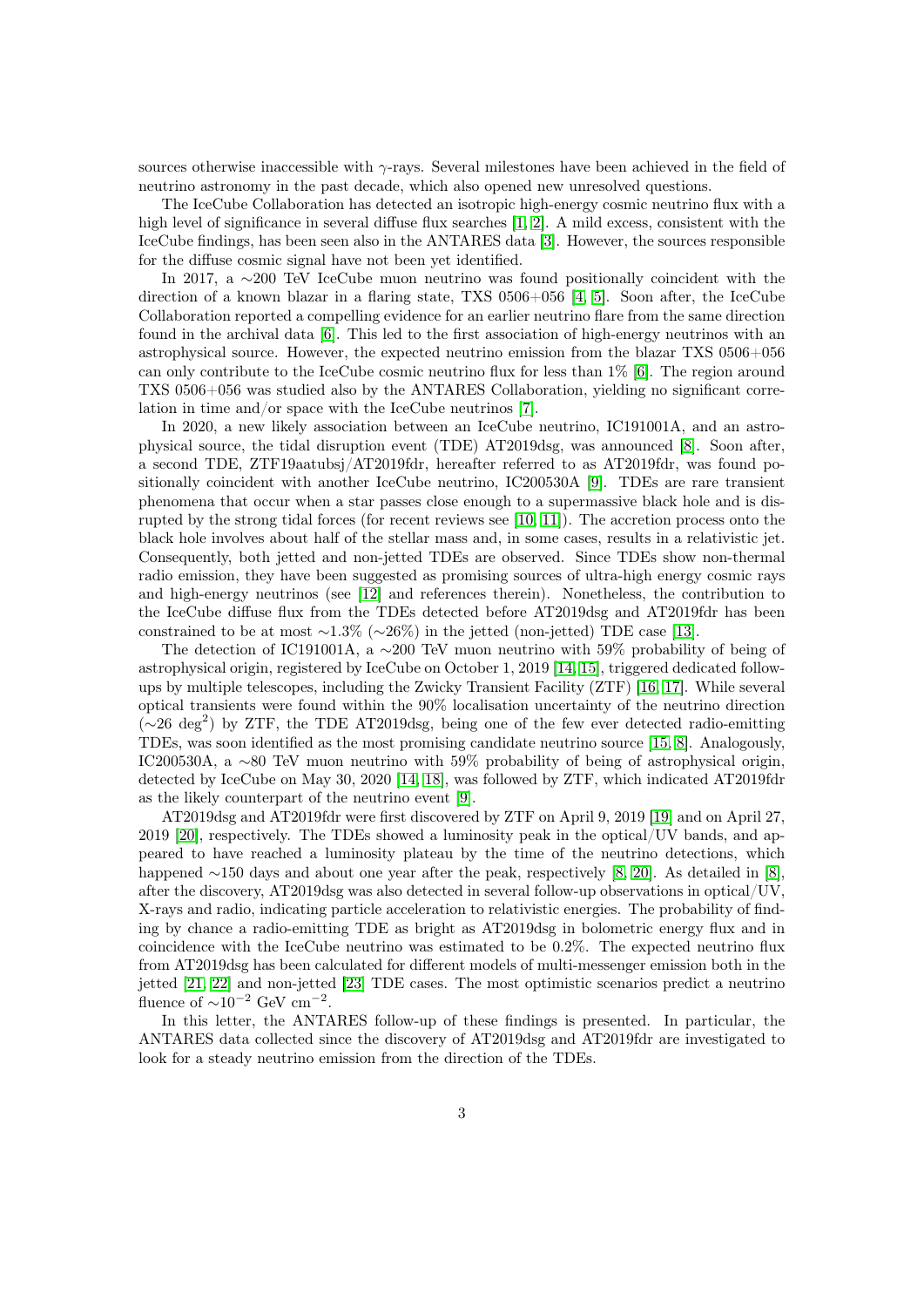Detector and data sample - The ANTARES neutrino telescope [\[24\]](#page-9-12) is a three-dimensional array of 885 photomultiplier tubes (PMTs) located 40 km off-shore from Toulon, France, below the surface of the Mediterranean Sea. The 10-inch PMTs are distributed along 12, 450 m long, vertical lines anchored to the sea-bed at a depth of about 2500 m and held taut by a buoy at the top, instrumenting a total volume of  $\sim 0.01 \text{ km}^3$ . The neutrino detection principle is based on the collection of the Cherenkov light induced by relativistic charged particles produced in neutrino interactions within and around the instrumented volume. The information provided by the position, time and collected charge of the signals in the PMTs is used to infer the direction and energy of the incident neutrino.

Different neutrino flavours and interactions leave distinct signatures in the detector. Two event topologies can be identified in the ANTARES telescope: tracks and showers. Tracks are originated by the passage in water of relativistic muons produced in charged current (CC) interactions of muon neutrinos. The long lever arm of the track topology allows to reconstruct the parent neutrino direction of high-quality selected events with a median angular resolution of 0.4° for energies above 100 TeV [\[25\]](#page-9-13). All-flavour neutral current (NC) as well as  $\nu_e$  and  $\nu_{\tau}$  CC interactions induce showers, characterised by an almost spherical light emission around the shower maximum, with an elongation of a few metres. A median angular resolution of ∼3° for high-quality selected events with energies between 1 TeV and 0.5 PeV is achieved for this topology [\[25\]](#page-9-13).

The search for neutrinos from the direction of AT2019dsg (AT2019fdr) presented in this letter includes both track-like and shower-like events recorded in ANTARES from the day of the discovery of the TDE, 2019 April 9 (2019 April 27), until the day of the last available fullycalibrated ANTARES data, 2020 February 29, corresponding to a livetime of 315 (298) days. The track and shower events are selected using the criteria described in [\[25\]](#page-9-13). The selection is optimised to minimise the neutrino flux needed for a  $5\sigma$  discovery of a point-like source emitting with an energy spectrum  $\propto E_\nu^{-2.0}$ . Cuts are applied on the zenith angle, the angular error estimate and parameters describing the quality of the reconstruction. In the shower channel, an additional cut is applied on the interaction vertex, required to be located within a fiducial volume slightly larger than the instrumented volume. A total of 413 (390) tracks and 8 (7) showers, resulting from the selection, are employed in the search for a cluster of events from the direction of AT2019dsg (AT2019fdr).

Search method - The location of AT2019dsg (RA = 314.26°,  $\delta = 14.20°$ ) and of AT2019fdr  $(RA = 257.28°, \delta = 26.86°)$  has been investigated to search for spatial clustering of events above the known background expectation following an unbinned maximum likelihood ratio approach. The likelihood describes the ANTARES data in terms of signal and background probability density functions (PDFs) and is defined as:

$$
\log \mathcal{L} = \sum_{\mathcal{J} \in \{tr, sh\}} \sum_{i \in \mathcal{J}} \log \left[ \mu_{\text{sig}}^{\mathcal{J}} \mathcal{S}_i^{\mathcal{J}} + \mathcal{N}^{\mathcal{J}} \mathcal{B}_i^{\mathcal{J}} \right] - \mu_{\text{sig}},\tag{1}
$$

where  $S_i^{\mathcal{J}}$  and  $\mathcal{B}_i^{\mathcal{J}}$  are the values of the signal and background PDFs for the event *i* in the sample  $\mathcal J$  (tr for tracks, sh for showers),  $\mu_{\text{sig}}^{\mathcal J}$  and  $\mathcal N^{\mathcal J}$  are respectively the number of unknown signal events and the total number of data events in the  $\mathcal{J}$  sample, and  $\mu_{sig} = \mu_{sig}^{tr} + \mu_{sig}^{sh}$  is the total number of fitted signal events. The PDFs have been built using the 2007-2020 ANTARES data and Monte Carlo production in order to ensure sufficient statistics. The signal and background PDFs are given by the product of a directional and an energy-dependent term. While atmospheric neutrino events appear randomly distributed on the sky, neutrinos from point-like sources are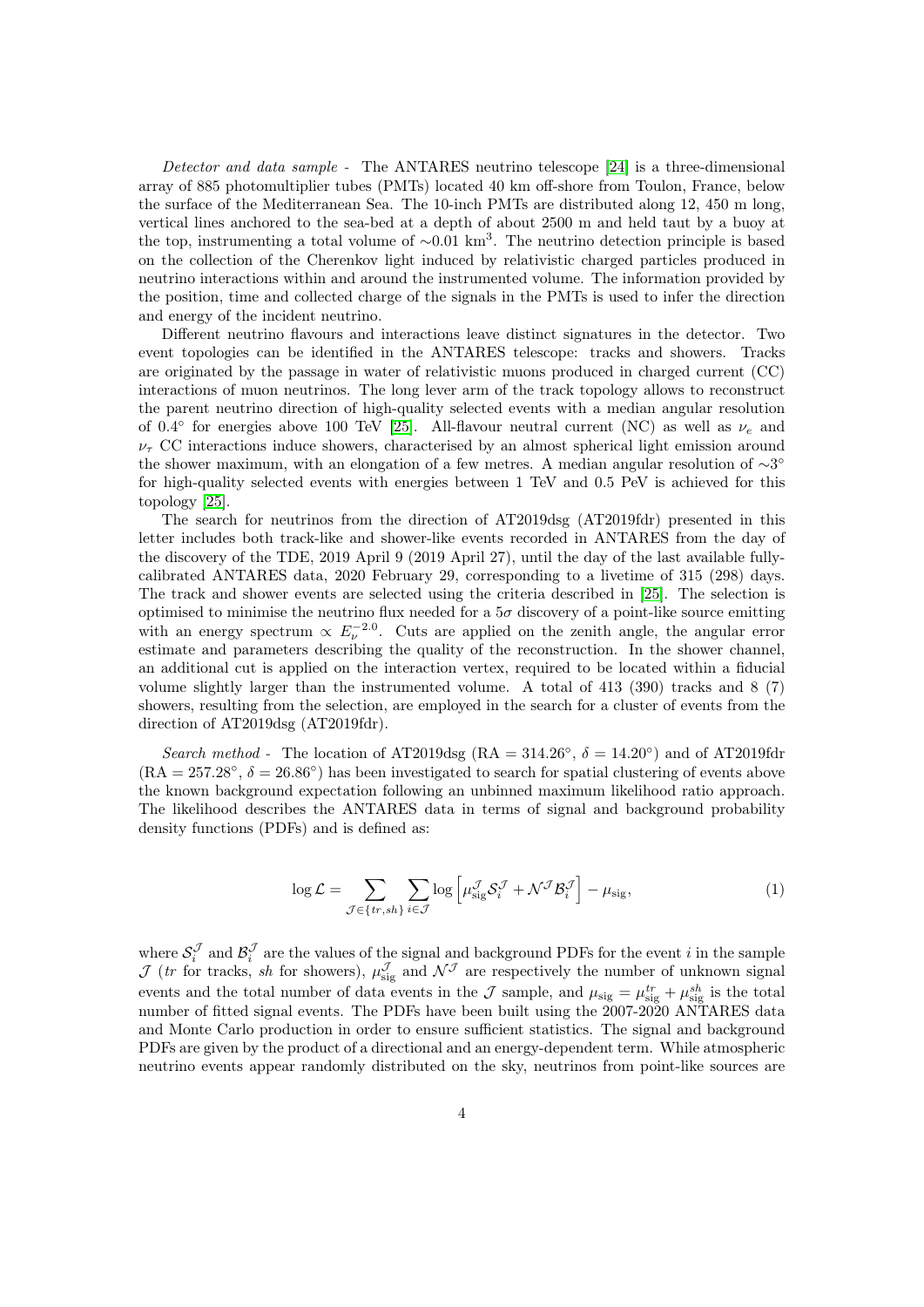expected to accumulate around the source position. The energy information helps to distinguish signal from background, as a softer energy spectrum is predicted for atmospheric neutrinos with respect to the expected signal [\[26\]](#page-9-14). An unbroken power law neutrino spectrum,  $\Phi_{\nu}(E_{\nu}) \propto E_{\nu}^{-\gamma}$ , is assumed in this analysis for the signal emission, with  $\gamma$  being one of the three tested spectral indices,  $\gamma = 2.0, \gamma = 2.5$ , or  $\gamma = 3.0$ . The same definition of the PDFs used in the ANTARES 9-year point-source analysis [\[25\]](#page-9-13) is employed in this search. The spatial signal PDF is a spline parametrisation of the point-spread function. It is defined as the PDF to reconstruct an event at a given angular distance from its original direction due to reconstruction uncertainties, and it is derived from Monte Carlo simulations of  $\propto E_{\nu}^{-\gamma}$  cosmic neutrinos. The background is assumed to be uniform in right ascension, and the distribution of the sinus of the declination of the selected data is employed as spatial background PDF. Monte Carlo simulations of  $\propto E_{\nu}^{-\gamma}$  energy spectrum cosmic neutrinos (signal) assuming neutrino flavour equipartition at Earth and of atmospheric neutrinos using the spectrum of [\[27\]](#page-9-15) (background) are used to derive the energy PDFs. In the likelihood maximisation, the number of signal events,  $\mu_{\text{sig}}$ , is the only free parameter. The test statistic, Q, is defined from the likelihood as:

$$
Q = 2 \log \left[ \frac{\mathcal{L}(\mu_{\text{sig}} = \hat{\mu}_{\text{sig}})}{\mathcal{L}(\mu_{\text{sig}} = 0)} \right],
$$
\n(2)

where  $\hat{\mu}_{sig}$  is the best-fit value that maximises the likelihood. The significance of the potential spatial cluster at the location of the TDE is estimated by means of pseudo-experiments (PEs) – pseudo-data sets of data randomised in time to eliminate any local clustering due to potential sources. The fraction of background-only PEs with a value of  $\mathcal Q$  larger than the one obtained with the data gives the significance (p-value) of the cluster.

The  $5\sigma$  discovery potential of the search,  $n^{5\sigma}$ , is defined as the mean number of injected signal events needed for a  $5\sigma$  discovery in 50% of the PEs. The obtained values are  $n^{5\sigma} = 3.6$  and  $n^{5\sigma} = 3.4$  for AT2019dsg and AT2019fdr, respectively, assuming an  $E_{\nu}^{-2.0}$  neutrino spectrum, while ~40% more events are needed for the softer spectrum  $E_{\nu}^{-3.0}$ .

Results - Figure [1](#page-6-0) shows the distribution of the ANTARES events close to the location of the sources. In both cases, only one event has been detected within 5° from the TDE. The event close to AT2019dsg (AT2019fdr) is a track-like event, located at a distance of  $1.7^{\circ}$  (2.3°) from the source, and was registered on February 11, 2020 (September 25, 2019). The information on the two events is reported in Table [1.](#page-5-0)

<span id="page-5-0"></span>Table 1: ANTARES event within an angular distance  $\Delta \Psi < 5^{\circ}$  from AT2019dsg (first row) and AT2019fdr (second row). For each ANTARES event, the table reports the topology, equatorial coordinates (RA, δ), angular distance ∆Ψ from the TDE, Modified Julian Date (MJD), date (dd/mm/year), and fraction *f* of selected data events with energy estimator values larger than that of the event.

| Source             | topology | $(RA, \delta)$<br>$\deg$ | $^{\shortparallel}\Delta\Psi_{\shortparallel}$<br>$\deg$ | ${\rm MJD}$ | $_{\rm date}$<br>dd/mm/year                                                        |  |
|--------------------|----------|--------------------------|----------------------------------------------------------|-------------|------------------------------------------------------------------------------------|--|
| $AT2019\text{dsg}$ | track    |                          |                                                          |             | $\vert$ (315.8, 13.4) $\vert$ 1.7 $\vert$ 58890.99 $\vert$ 11/02/2020 $\vert$ 0.35 |  |
| AT2019fdr          |          |                          |                                                          |             | track $ (259.6, 27.8)  2.3   58751.08   25/09/2019   0.15$                         |  |

The likelihood method fits less than one signal event at the direction of both TDEs for the three tested values of the spectral index  $\gamma = 2.0, \gamma = 2.5,$  and  $\gamma = 3.0$ . At the location of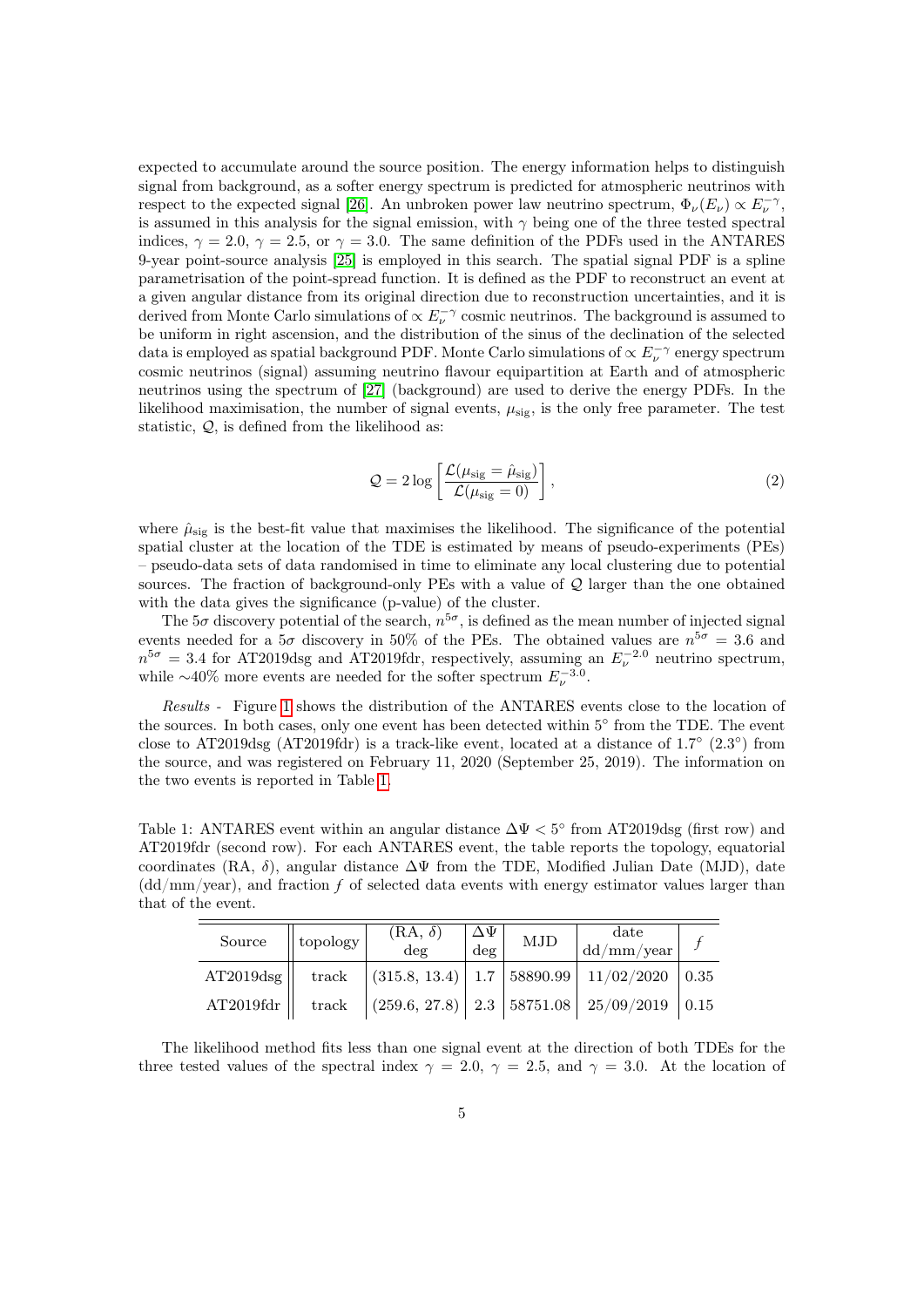<span id="page-6-0"></span>

Figure 1: Distribution of ANTARES events in equatorial coordinates around the position of AT2019dsg (left) and AT2019fdr (right). The orange lines depict the one and five degree distance from the source position, indicated as a grey star. Only track-like events (blue points) have been detected within 5° from the location of the sources. The dashed circles around the events indicate the angular error estimate on the track reconstructed direction.

AT2019dsg, the largest deviation from the background expectation is obtained for an  $E_{\nu}^{-3.0}$ spectrum, with a number of fitted signal events  $\hat{\mu}_{sig} = 0.7$  and a p-value of 8.9% corresponding to 1.3 $\sigma$  significance (in the one-sided convention). The lowest p-value (6.7%) at the location of AT2019fdr is observed for an  $E_{\nu}^{-2.0}$  spectrum, with a number of fitted signal events  $\hat{\mu}_{sig} = 0.5$ , yielding a significance of  $1.5\sigma$  (in the one-sided convention).

Table [2](#page-7-0) summarises the results of the searches in terms of best-fit number of signal events and p-value, and reports the upper limits on the one-flavour neutrino flux normalisation,  $\Phi_0$ , for three values of  $\gamma$ , where the neutrino flux has been parameterised as  $\Phi_{\nu} = \Phi_0 \left( \frac{E_{\nu}}{1 \text{ GeV}} \right)^{-\gamma}$ . Moreover, upper limits are set on the one-flavour neutrino fluence,  $\mathcal{F}$ , defined as the integral in time and energy of the neutrino energy flux:

$$
\mathcal{F} = \int_{t_{\min}}^{t_{\max}} \int_{E_{\min}}^{E_{\max}} E_{\nu} \cdot \Phi_{\nu} dE_{\nu} dt = \Delta t \cdot \Phi_0 \cdot \int_{E_{\min}}^{E_{\max}} E_{\nu} \cdot \left(\frac{E_{\nu}}{1 \,\text{GeV}}\right)^{-\gamma} dE_{\nu},\tag{3}
$$

where  $E_{\text{min}}$  and  $E_{\text{max}}$  are the boundaries of the energy range containing 90% of the expected signal events for the given  $\gamma$ , and  $\Delta t$  is the livetime of the search.

The absence of any significant detection of neutrinos from AT2019dsg is consistent with all proposed emission models for the TDE, being their predictions much below the ANTARES neutrino detection threshold [\[21,](#page-9-9) [22,](#page-9-10) [23\]](#page-9-11). The expected neutrino fluence resulting from those models is too low to be constrained by the upper limits set in this analysis.

Conclusions - The ANTARES follow-up of AT2019dsg and AT2019fdr, the TDEs recently indicated as the most likely counterparts of two high-energy IceCube neutrinos, IC191001A and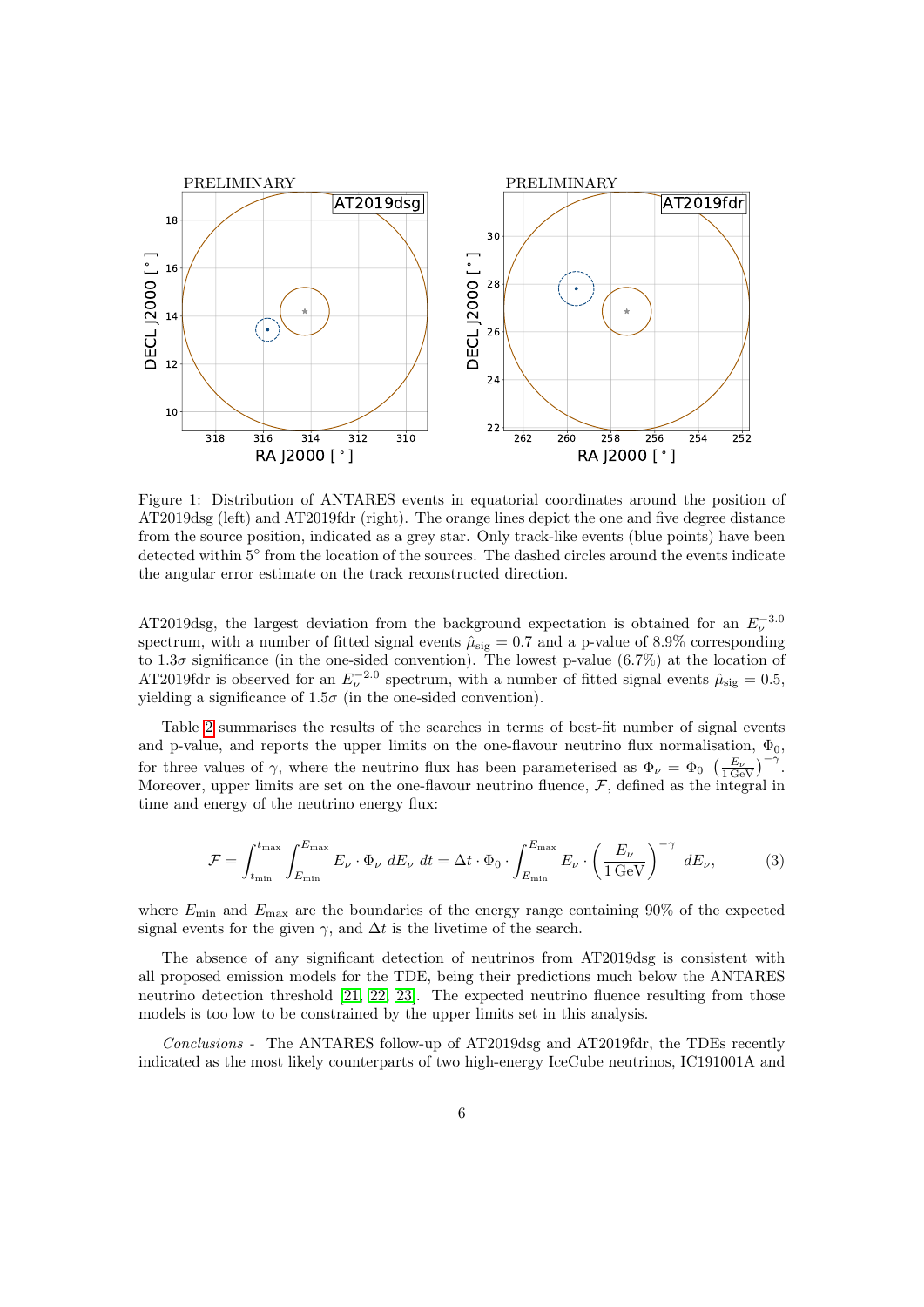<span id="page-7-0"></span>Table 2: Results of the search at the location of AT2019dsg and AT2019fdr in terms of bestfit number of signal events  $\hat{\mu}_{sig}$ , p-value, 90% C.L. sensitivity and upper limits on the oneflavour neutrino flux normalisation  $\Phi_0^{90\%C.L.}$  (in units of GeV<sup>-1</sup>cm<sup>-2</sup>s<sup>-1</sup>), and on the one-flavour neutrino fluence  $\mathcal{F}^{90\%C.L.}$  (in units of GeVcm<sup>-2</sup>), for different values of the spectral index  $\gamma$ . The boundaries,  $E_{\text{min}}$  and  $E_{\text{max}}$ , of the energy range containing 90% of the expected signal events, employed in the calculation of the fluence, are listed in the last column.

| Source                   |          | Results                  |         |                                                             |                                                            |                                   |     |                                                                           |  |
|--------------------------|----------|--------------------------|---------|-------------------------------------------------------------|------------------------------------------------------------|-----------------------------------|-----|---------------------------------------------------------------------------|--|
| Name                     | $\gamma$ | $\hat{\mu}_{\text{sig}}$ | p-value | $\Phi_0^{90\%C.L.}$                                         |                                                            | $\mathcal{F}^{\mathrm{90\%C.L.}}$ |     | $\log(\frac{E_{\min}}{\text{GeV}})$ - $\log(\frac{E_{\max}}{\text{GeV}})$ |  |
|                          |          |                          |         | sensitivity                                                 | limit                                                      | sensitivity limit                 |     |                                                                           |  |
| $AT2019\text{dsg}$   2.0 |          | < 0.1                    |         | $12.4\%$   $7.3 \times 10^{-8}$   $1.0 \times 10^{-7}$      |                                                            | 14                                | 19  | $3.6 - 6.6$                                                               |  |
|                          | 2.5      | 0.2                      |         |                                                             | $10.2\%$ $1.5 \times 10^{-5}$ $2.2 \times 10^{-5}$         | 29                                | 43  | $2.8 - 5.5$                                                               |  |
|                          | 3.0      | 0.7                      |         | 8.9% $\left  1.2 \times 10^{-3} \right  2.0 \times 10^{-3}$ |                                                            | 230                               | 380 | $2.1 - 4.7$                                                               |  |
| AT2019fdr                | 2.0      | 0.5                      | $6.7\%$ |                                                             | $8.5 \times 10^{-8}$ $1.3 \times 10^{-7}$                  | 15                                | 23  | $3.6 - 6.6$                                                               |  |
|                          | 2.5      | 0.5                      | $7.9\%$ |                                                             | $\vert 2.1 \times 10^{-5} \vert 3.0 \times 10^{-5} \vert$  | 39                                | 55  | $2.8 - 5.5$                                                               |  |
|                          | 3.0      | 0.6                      |         |                                                             | 9.1% $\Big 2.0 \times 10^{-3}\Big 3.0 \times 10^{-3}\Big $ | 360                               | 540 | $2.1 - 4.7$                                                               |  |

IC200530A, has been presented. The ANTARES data collected since the discovery of AT2019dsg and AT2019fdr have been investigated to look for a steady neutrino emission from the direction of the TDEs, resulting in no evidence for signal in the data. Given the non-detection, 90% C.L. upper limits on the one-flavour neutrino flux and fluence have been set. Recent models proposed to explain the multi-messenger observations from AT2019dsg predict a neutrino emission well below the ANTARES sensitivity and can not thus be constrained by the upper limits set in this analysis. Nevertheless, alternative search methods such as stacking and time-dependent analyses will provide an effective way to enhance the discovery potential using the existing data. Moreover, a significant improvement in sensitivity is expected from the upcoming next generation neutrino telescope, KM3NeT [\[28\]](#page-10-0), thanks to its larger effective area combined with an excellent angular resolution [\[29\]](#page-10-1).

Acknowledgements - The authors acknowledge the financial support of the funding agencies: Centre National de la Recherche Scientifique (CNRS), Commissariat à l'énergie atomique et aux énergies alternatives (CEA), Commission Européenne (FEDER fund and Marie Curie Program), Institut Universitaire de France (IUF), LabEx UnivEarthS (ANR-10-LABX-0023 and ANR-18-IDEX-0001), Région Île-de-France (DIM-ACAV), Région Alsace (contrat CPER), Région Provence-Alpes-Côte d'Azur, Département du Var and Ville de La Seyne-sur-Mer, France; Bundesministerium für Bildung und Forschung (BMBF), Germany; Istituto Nazionale di Fisica Nucleare (INFN), Italy; Nederlandse organisatie voor Wetenschappelijk Onderzoek (NWO), the Netherlands; Council of the President of the Russian Federation for young scientists and leading scientific schools supporting grants, Russia; Executive Unit for Financing Higher Education, Research, Development and Innovation (UEFISCDI), Romania; Ministerio de Ciencia e Innovación (MCI) and Agencia Estatal de Investigación: Programa Estatal de Generación de Conocimiento (refs. PGC2018-096663-B-C41, -A-C42, -B-C43, -B-C44) (MCI/FEDER), Severo Ochoa Centre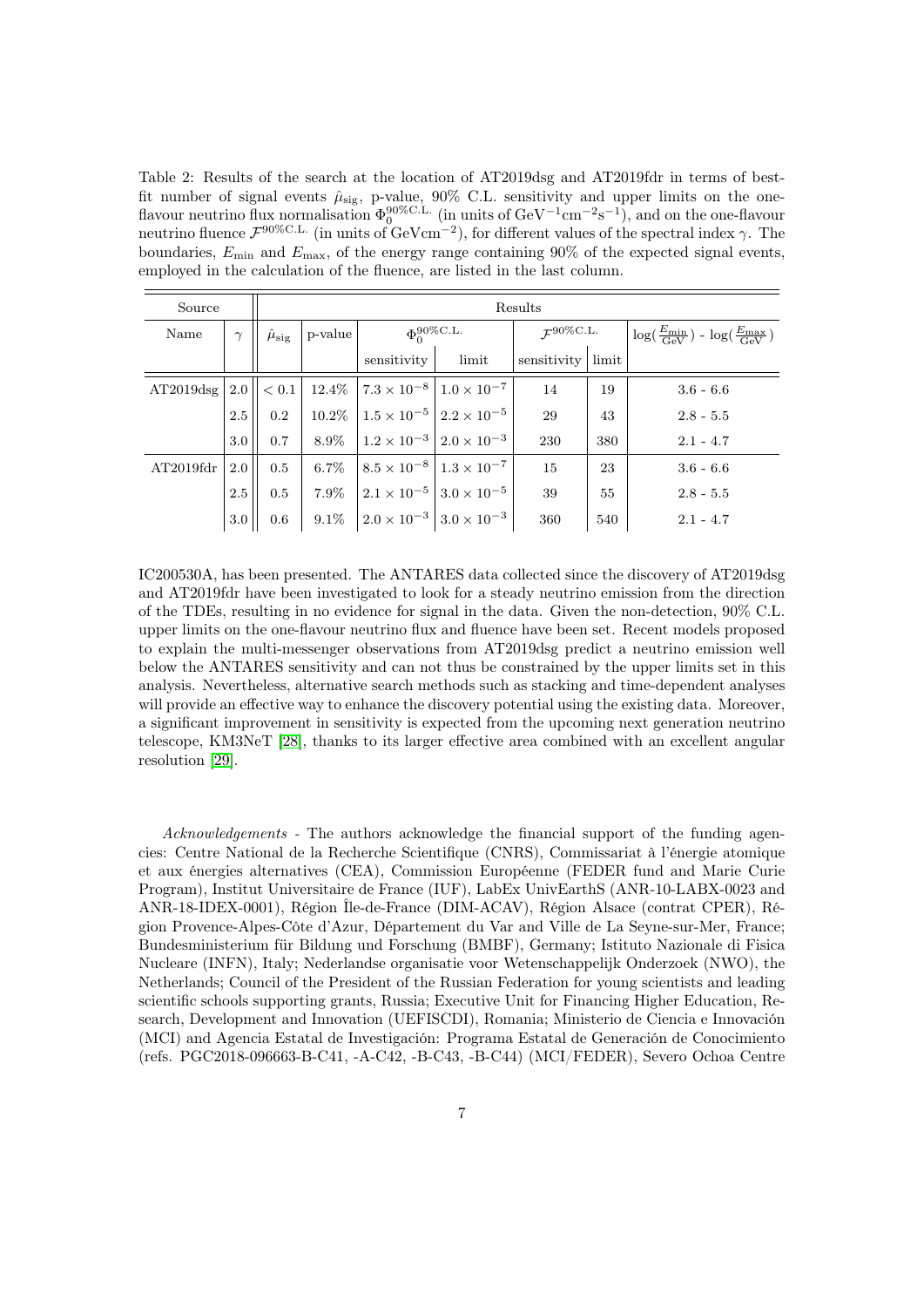of Excellence and MultiDark Consolider, Junta de Andalucía (ref. SOMM17/6104/UGR and A-FQM-053-UGR18), Generalitat Valenciana: Grisolía (ref. GRISOLIA/2018/119) and GenT (ref. CIDEGENT/2018/034) programs, Spain; Ministry of Higher Education, Scientific Research and Professional Training, Morocco. We also acknowledge the technical support of Ifremer, AIM and Foselev Marine for the sea operation and the CC-IN2P3 for the computing facilities.

## References

- <span id="page-8-0"></span>[1] M. G. Aartsen et al. (IceCube Collaboration), "Observation of High-Energy Astrophysical Neutrinos in Three Years of IceCube Data," [Phys. Rev. Lett.](http://dx.doi.org/10.1103/PhysRevLett.113.101101) 113 (2014) 101101, [arXiv:1405.5303 \[astro-ph.HE\]](http://arxiv.org/abs/1405.5303).
- <span id="page-8-1"></span>[2] M. G. Aartsen et al. (IceCube Collaboration), "Observation and Characterization of a Cosmic Muon Neutrino Flux from the Northern Hemisphere using six years of IceCube data," Astrophys. J. 833 [no. 1, \(2016\) 3,](http://dx.doi.org/10.3847/0004-637X/833/1/3) [arXiv:1607.08006 \[astro-ph.HE\]](http://arxiv.org/abs/1607.08006).
- <span id="page-8-2"></span>[3] A. Albert et al. (ANTARES Collaboration), "All-flavor Search for a Diffuse Flux of Cosmic Neutrinos with Nine Years of ANTARES Data," [Astrophys. J. Lett.](http://dx.doi.org/10.3847/2041-8213/aaa4f6) 853 no. 1, [\(2018\) L7,](http://dx.doi.org/10.3847/2041-8213/aaa4f6) [arXiv:1711.07212 \[astro-ph.HE\]](http://arxiv.org/abs/1711.07212).
- <span id="page-8-3"></span>[4] C. Kopper and E. Blaufuss (IceCube Collaboration), "IceCube-170922A - IceCube observation of a high-energy neutrino candidate event," [GCN Circular](https://gcn.gsfc.nasa.gov/other/icecube_170922A.gcn3) 21916 (2017) .
- <span id="page-8-4"></span>[5] M. G. Aartsen et al. (IceCube, Fermi-LAT, MAGIC, AGILE, ASAS-SN, HAWC, HESS, INTEGRAL, Kanata, Kiso, Kapteyn, Liverpool Telescope, Subaru, Swift NuSTAR, VERITAS, VLA/17B-403 Collaboration), "Multimessenger observations of a flaring blazar coincident with high-energy neutrino IceCube-170922A," Science 361 [no. 6398, \(2018\)](http://dx.doi.org/10.1126/science.aat1378) [eaat1378,](http://dx.doi.org/10.1126/science.aat1378) [arXiv:1807.08816 \[astro-ph.HE\]](http://arxiv.org/abs/1807.08816).
- <span id="page-8-5"></span>[6] M. G. Aartsen et al. (IceCube Collaboration), "Neutrino emission from the direction of the blazar TXS 0506+056 prior to the IceCube-170922A alert," Science 361 [no. 6398, \(2018\)](http://dx.doi.org/10.1126/science.aat2890) [147–151,](http://dx.doi.org/10.1126/science.aat2890) [arXiv:1807.08794 \[astro-ph.HE\]](http://arxiv.org/abs/1807.08794).
- <span id="page-8-6"></span>[7] A. Albert et al. (ANTARES Collaboration), "The Search for Neutrinos from TXS 0506+056 with the ANTARES Telescope," Astrophys. J. 863 [no. 2, \(2018\) L30,](http://dx.doi.org/10.3847/2041-8213/aad8c0) [arXiv:1807.04309 \[astro-ph.HE\]](http://arxiv.org/abs/1807.04309).
- <span id="page-8-7"></span>[8] R. Stein et al., "A high-energy neutrino coincident with a tidal disruption event," [Nature](http://dx.doi.org/10.1038/s41550-020-01295-8) [Astron.](http://dx.doi.org/10.1038/s41550-020-01295-8) (2021) , [arXiv:2005.05340 \[astro-ph.HE\]](http://arxiv.org/abs/2005.05340).
- <span id="page-8-8"></span>[9] S. Reusch (Zwicky Transient Facility (ZTF) and Global Relay of Observatories Watching Transients Happen (GROWTH) Collaboration), "IceCube-200530A: Candidate Counterparts from the Zwicky Transient Facility," [GCN Circular](https://gcn.gsfc.nasa.gov/gcn3/27872.gcn3) 27872 (2020) .
- <span id="page-8-9"></span>[10] G. Lodato, A. Franchini, C. Bonnerot, and E. M. Rossi, "Recent developments in the theory of tidal disruption events,"  $JHEAp$  7 [\(2015\) 158–162.](http://dx.doi.org/10.1016/j.jheap.2015.04.003)
- <span id="page-8-10"></span>[11] S. Komossa, "Tidal disruption of stars by supermassive black holes: Status of observations," JHEAp 7 [\(2015\) 148–157,](http://dx.doi.org/10.1016/j.jheap.2015.04.006) [arXiv:1505.01093 \[astro-ph.HE\]](http://arxiv.org/abs/1505.01093).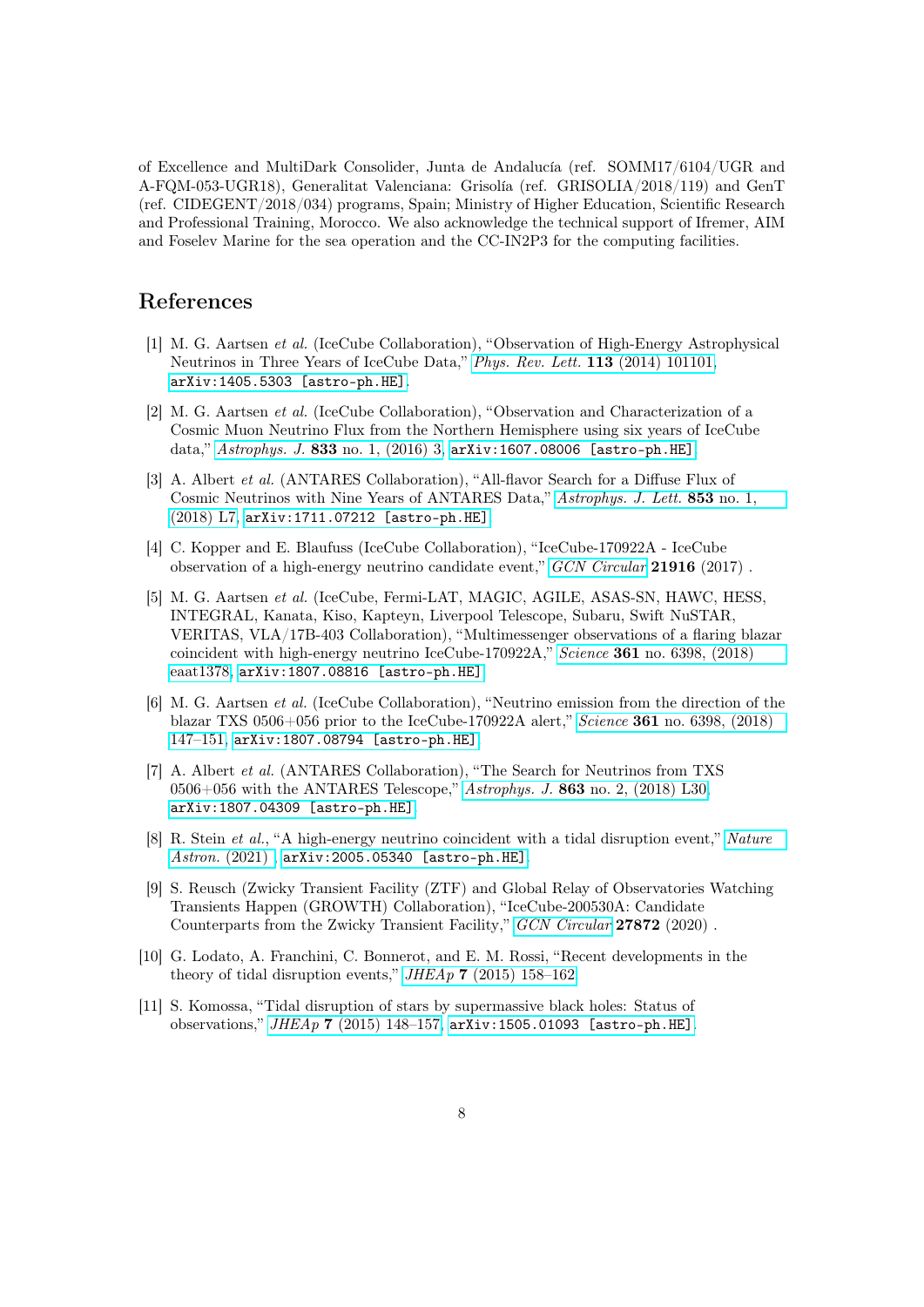- <span id="page-9-0"></span>[12] D. Biehl, D. Boncioli, C. Lunardini, and W. Winter, "Tidally disrupted stars as a possible origin of both cosmic rays and neutrinos at the highest energies," Sci. Rep. 8 [no. 1, \(2018\)](http://dx.doi.org/10.1038/s41598-018-29022-4) [10828,](http://dx.doi.org/10.1038/s41598-018-29022-4) [arXiv:1711.03555 \[astro-ph.HE\]](http://arxiv.org/abs/1711.03555).
- <span id="page-9-1"></span>[13] R. Stein (IceCube Collaboration), "Search for Neutrinos from Populations of Optical Transients," PoS [ICRC2019](https://pos.sissa.it/358/1016) (2020) 1016.
- <span id="page-9-2"></span>[14] IceCube Collaboration, ["AMON ICECUBE\\_GOLD and \\_BRONZE Event Information,](https://gcn.gsfc.nasa.gov/amon_icecube_gold_bronze_events.html)" [https://gcn.gsfc.nasa.gov/amon\\_icecube\\_gold\\_bronze\\_events.html](https://gcn.gsfc.nasa.gov/amon_icecube_gold_bronze_events.html) .
- <span id="page-9-3"></span>[15] R. Stein (IceCube Collaboration), "IceCube-191001A - IceCube observation of a high-energy neutrino candidate event," [GCN Circular](https://gcn.gsfc.nasa.gov/other/icecube_191001A.gcn3) 25913 (2019).
- <span id="page-9-4"></span>[16] E. C. Bellm et al., "The Zwicky Transient Facility: System Overview, Performance, and First Results," [Publ. Astron. Soc. Pac.](http://dx.doi.org/10.1088/1538-3873/aaecbe) 131 no. 995, (2018) 018002, [arXiv:1902.01932](http://arxiv.org/abs/1902.01932) [\[astro-ph.IM\]](http://arxiv.org/abs/1902.01932).
- <span id="page-9-5"></span>[17] M. J. Graham et al., "The Zwicky Transient Facility: Science Objectives," [Publ. Astron.](http://dx.doi.org/10.1088/1538-3873/ab006c) Soc. Pac. 131 [no. 1001, \(2019\) 078001,](http://dx.doi.org/10.1088/1538-3873/ab006c) [arXiv:1902.01945 \[astro-ph.IM\]](http://arxiv.org/abs/1902.01945).
- <span id="page-9-6"></span>[18] R. Stein (IceCube Collaboration), "IceCube-200530A - IceCube observation of a high-energy neutrino candidate event," [GCN Circular](https://gcn.gsfc.nasa.gov/gcn3/27865.gcn3) 27865 (2020).
- <span id="page-9-7"></span>[19] J. Nordin et al., "ZTF Transient Discovery Report for 2019-04-22.," [Transient Name](https://wis-tns.weizmann.ac.il/ads/TNSTR-2019-615) [Server Discovery Report](https://wis-tns.weizmann.ac.il/ads/TNSTR-2019-615) 2019-615 (2019) 1.
- <span id="page-9-8"></span>[20] S. Frederick et al., "A Family Tree of Optical Transients from Narrow-Line Seyfert 1 Galaxies," [arXiv:2010.08554 \[astro-ph.HE\]](http://arxiv.org/abs/2010.08554).
- <span id="page-9-9"></span>[21] W. Winter and C. Lunardini, "A concordance scenario for the observation of a neutrino from the Tidal Disruption Event AT2019dsg," [Nature Astron.](http://dx.doi.org/10.1038/s41550-021-01305-3) (2021) , [arXiv:2005.06097](http://arxiv.org/abs/2005.06097) [\[astro-ph.HE\]](http://arxiv.org/abs/2005.06097).
- <span id="page-9-10"></span>[22] R.-Y. Liu, S.-Q. Xi, and X.-Y. Wang, "Neutrino emission from an off-axis jet driven by the tidal disruption event AT2019dsg," Phys. Rev. D 102 [no. 8, \(2020\) 083028,](http://dx.doi.org/10.1103/PhysRevD.102.083028) [arXiv:2011.03773 \[astro-ph.HE\]](http://arxiv.org/abs/2011.03773).
- <span id="page-9-11"></span>[23] K. Murase, S. S. Kimura, B. T. Zhang, et al., "High-Energy Neutrino and Gamma-Ray Emission from Tidal Disruption Events," Astrophys. J. 902 [no. 2, \(2020\) 108,](http://dx.doi.org/10.3847/1538-4357/abb3c0) [arXiv:2005.08937 \[astro-ph.HE\]](http://arxiv.org/abs/2005.08937).
- <span id="page-9-12"></span>[24] M. Ageron et al. (ANTARES Collaboration), "ANTARES: the first undersea neutrino telescope," [Nucl. Instrum. Meth.](http://dx.doi.org/10.1016/j.nima.2011.06.103) A656 (2011) 11, [arXiv:1104.1607 \[astro-ph.IM\]](http://arxiv.org/abs/1104.1607).
- <span id="page-9-13"></span>[25] A. Albert et al. (ANTARES Collaboration), "First all-flavor neutrino pointlike source search with the ANTARES neutrino telescope," Phys. Rev. D96 [no. 8, \(2017\) 082001,](http://dx.doi.org/10.1103/PhysRevD.96.082001) [arXiv:1706.01857 \[astro-ph.HE\]](http://arxiv.org/abs/1706.01857).
- <span id="page-9-14"></span>[26] A. Albert *et al.* (ANTARES Collaboration), "Measurement of the atmospheric  $\nu_e$  and  $\nu_\mu$ energy spectra with the ANTARES neutrino telescope," [arXiv:2101.12170 \[hep-ex\]](http://arxiv.org/abs/2101.12170).
- <span id="page-9-15"></span>[27] G. D. Barr, T. K. Gaisser, P. Lipari, S. Robbins, and T. Stanev, "A Three - dimensional calculation of atmospheric neutrinos," Phys. Rev. D70 [\(2004\) 023006,](http://dx.doi.org/10.1103/PhysRevD.70.023006) [arXiv:astro-ph/0403630 \[astro-ph\]](http://arxiv.org/abs/astro-ph/0403630).